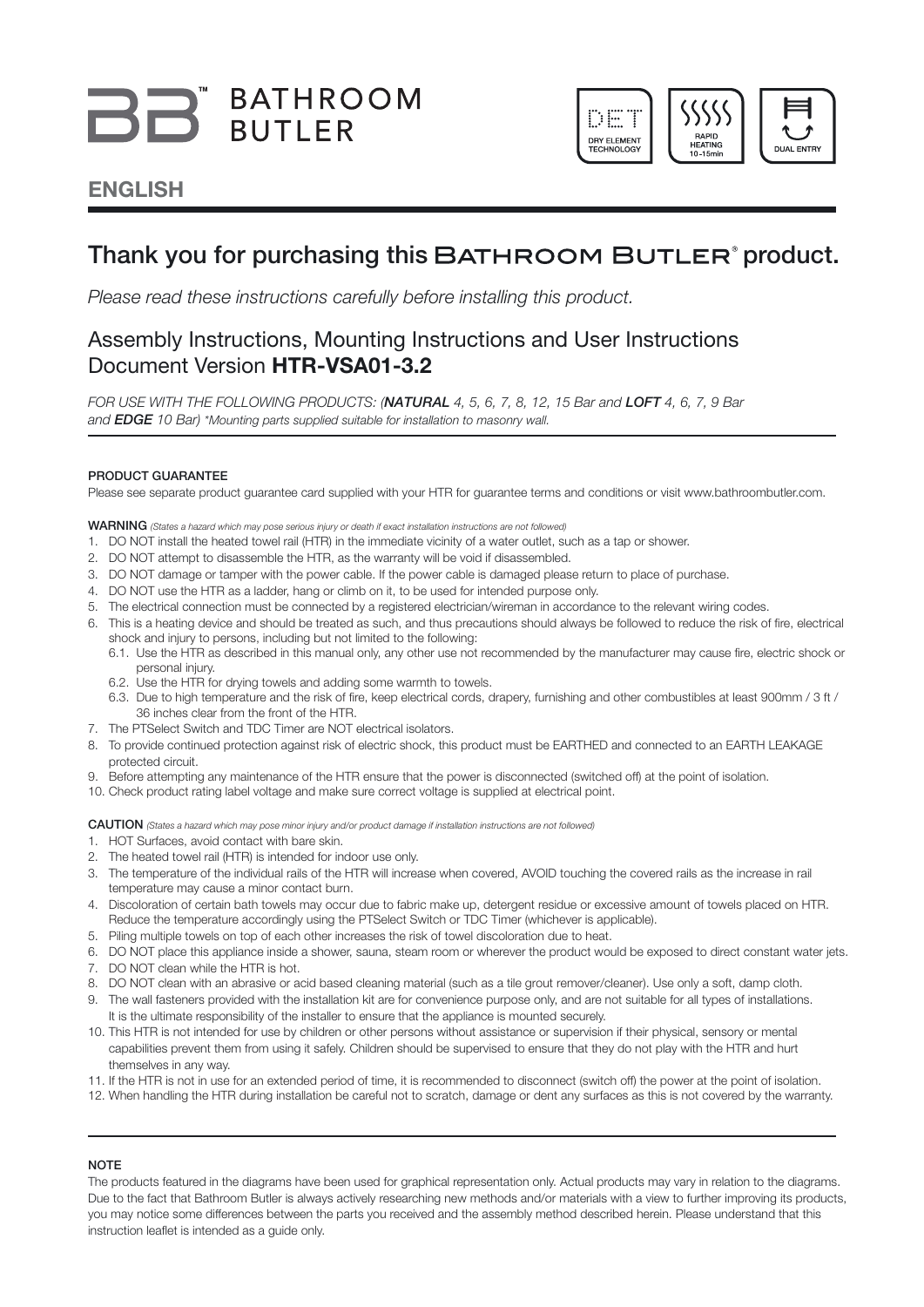### 1. Mounting Parts Supplied

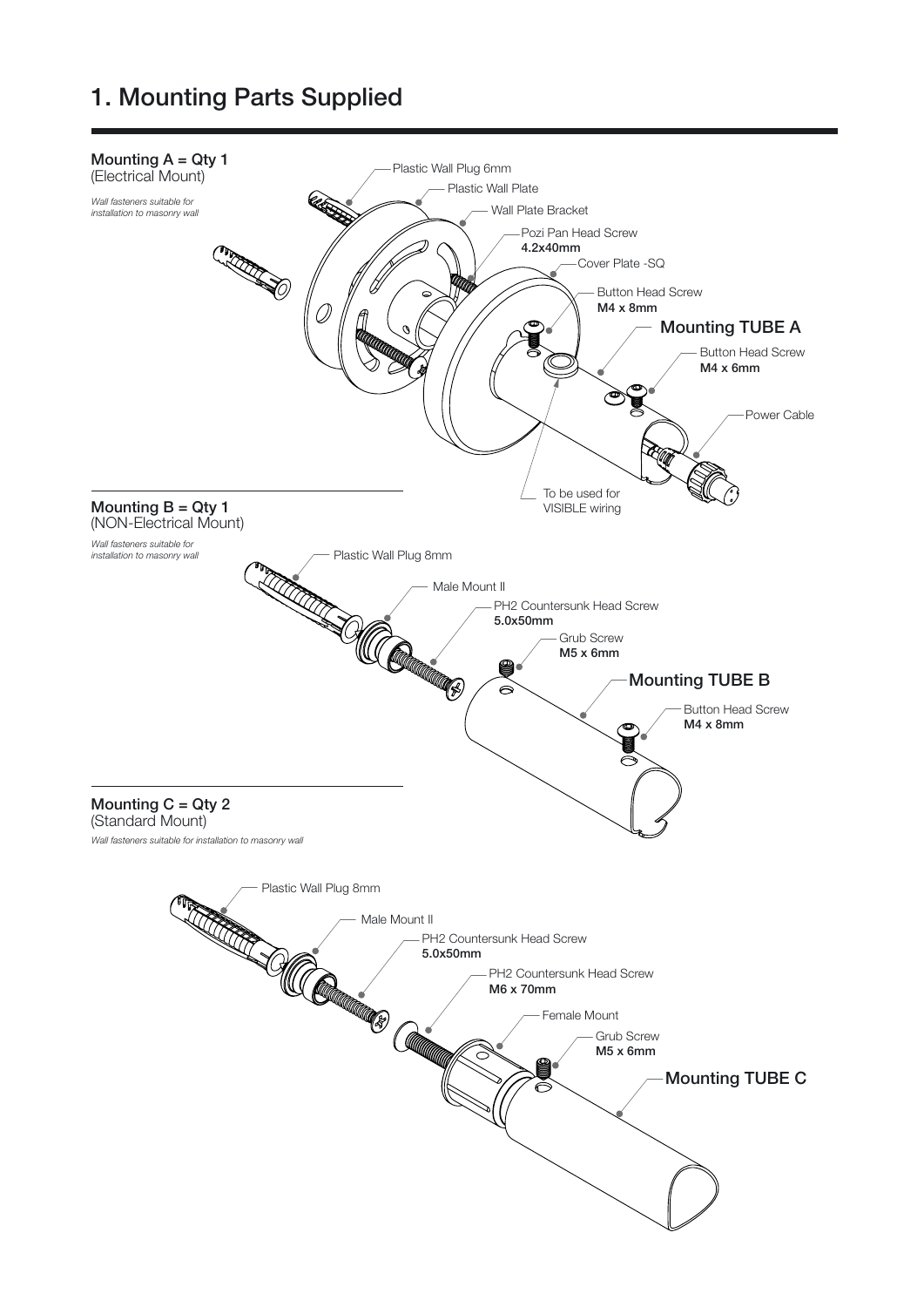# 2. Assembly - DUAL ENTRY Connection

### LEFT HAND

Electrical Connection Assembled

#### RIGHT HAND

Electrical Connection Assembled

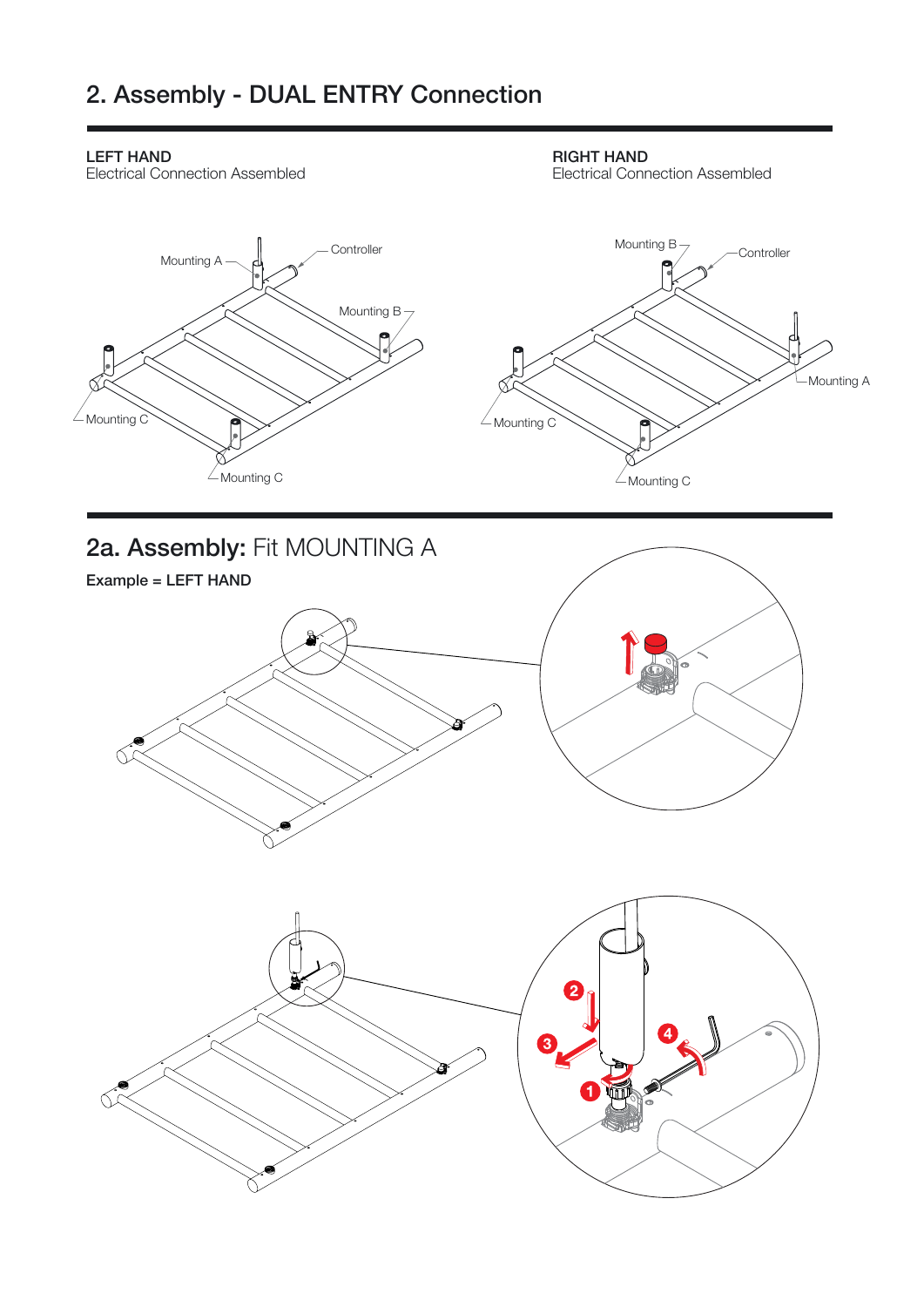# 2b. Assembly: Fit MOUNTING B



# 2c. Assembly: Fit MOUNTING C

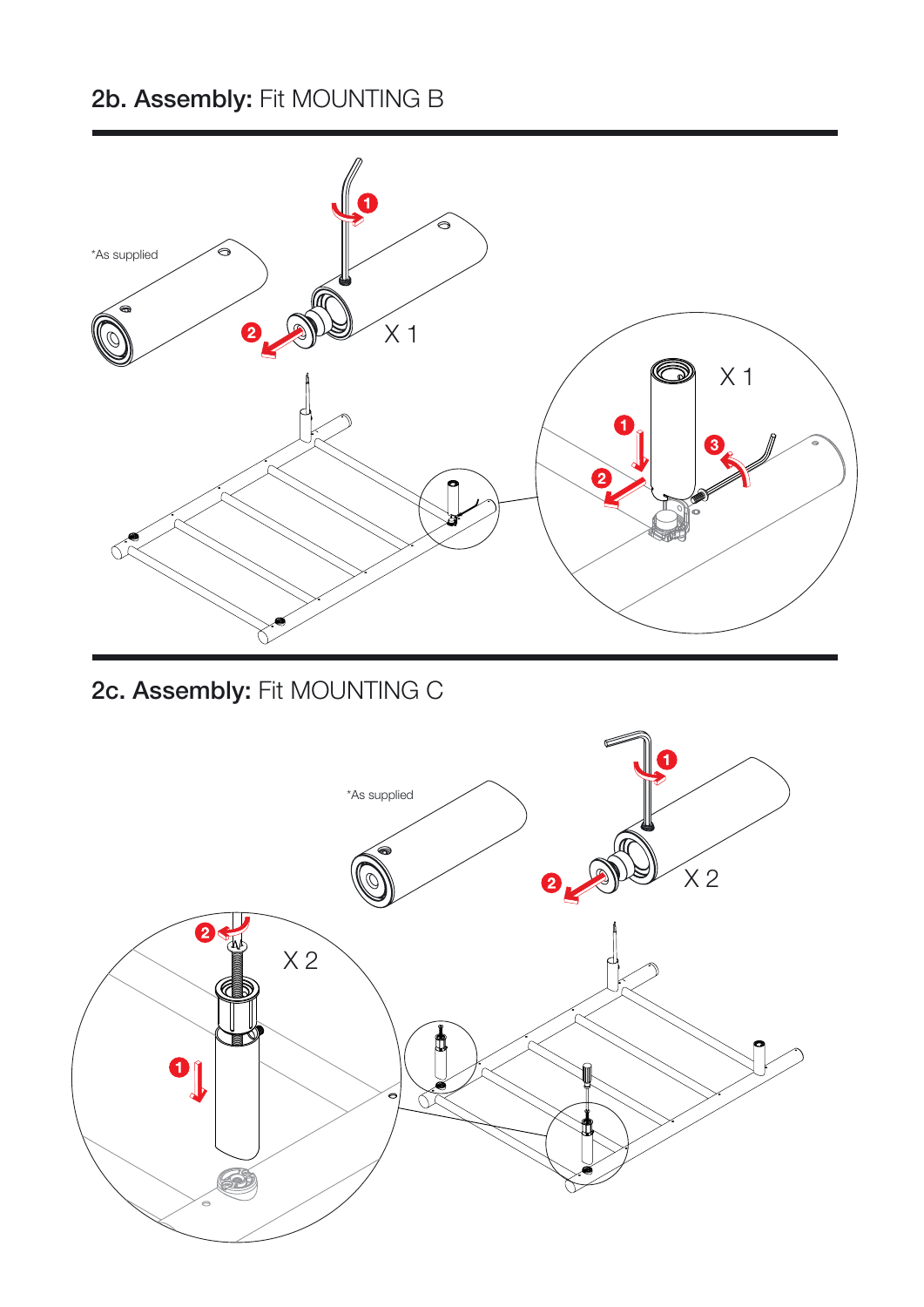

### 3b. Mounting: Use Mounting Template



#### FOR RIGHT HAND Mounting:

- 1. Cut out Electrical Outlet hole.
- 2. Choose mounting points, using a sharp pencil, make holes at the chosen points.
- 3. Turn template over so that the Electrical Outlet hole is on the right-hand side. Place template on the wall by positioning over the Wall Plate Bracket.
- 4. Secure template in place with masking tape.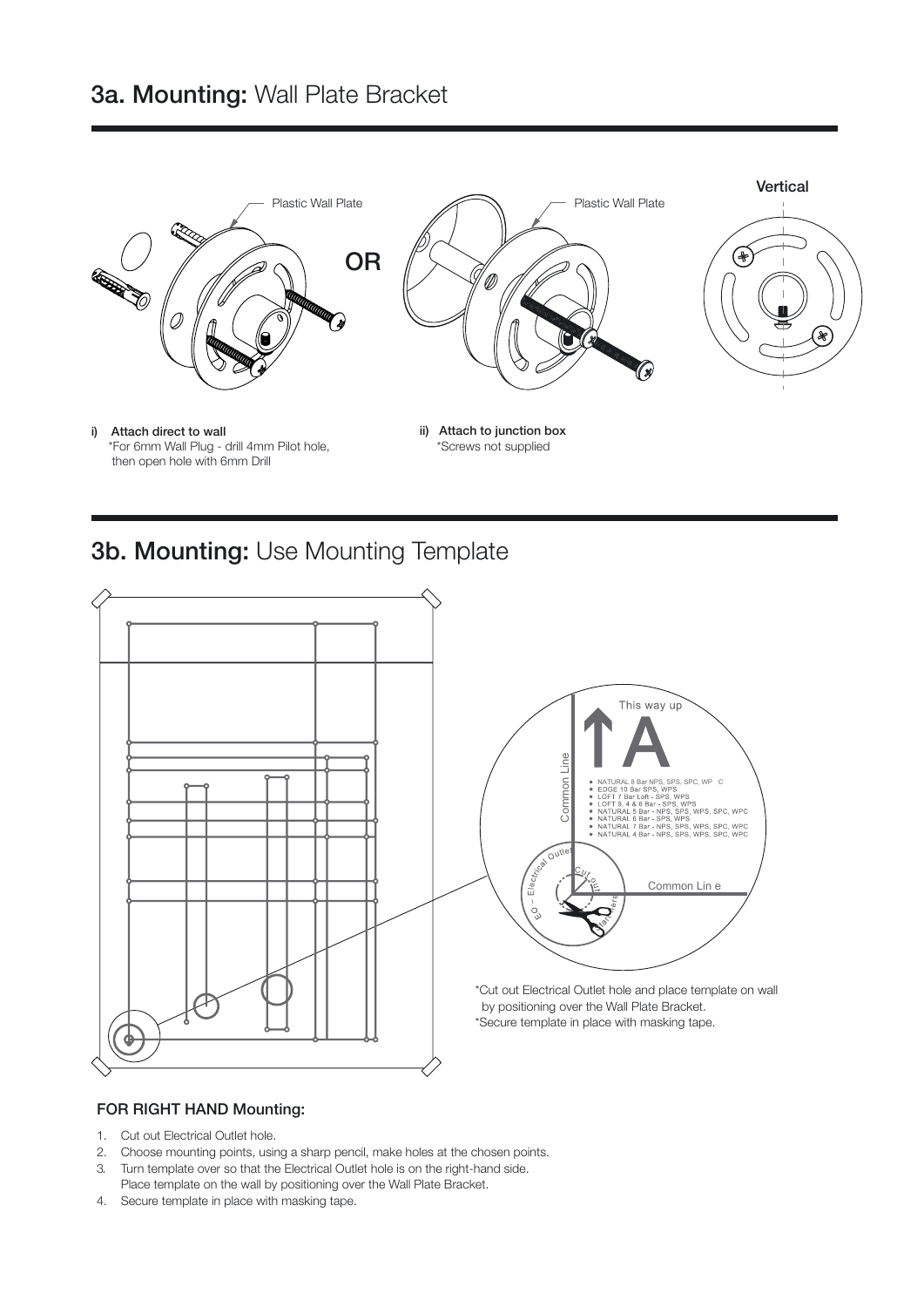## 3c. Mounting: Drill Holes

\*Choose mounting points according to particular model \*CHECK that chosen points are correct using assembled HTR. \*Drill holes at the 3 mounting points chosen.

### 3d. Mounting: Secure Male Mounts



# 3e. Mounting: Connect Electrical Wiring

- 1. DANGER- Electricity is dangerous.
- 2. Electrical connection must be done by a registered electrician/wireman in accordance with the relevant Wiring Code.
- 3. HTRs are deemed to be fixed appliances and therefore are required to have either: a. an Isolator Switch installed within arms distance of the heated towel rail.
	- b. be connected to a circuit breaker that can be locked in the open position.
- 4. The HTR must be connected to a circuit with Earth Leakage Protection.
- 5. Check product rating label voltage and make sure correct voltage is supplied at electrical point.



REMEMBER to place Cover Plate over the tube before making the electrical connection.



\*Drill 4mm pilot holes. Open up with 8mm drill.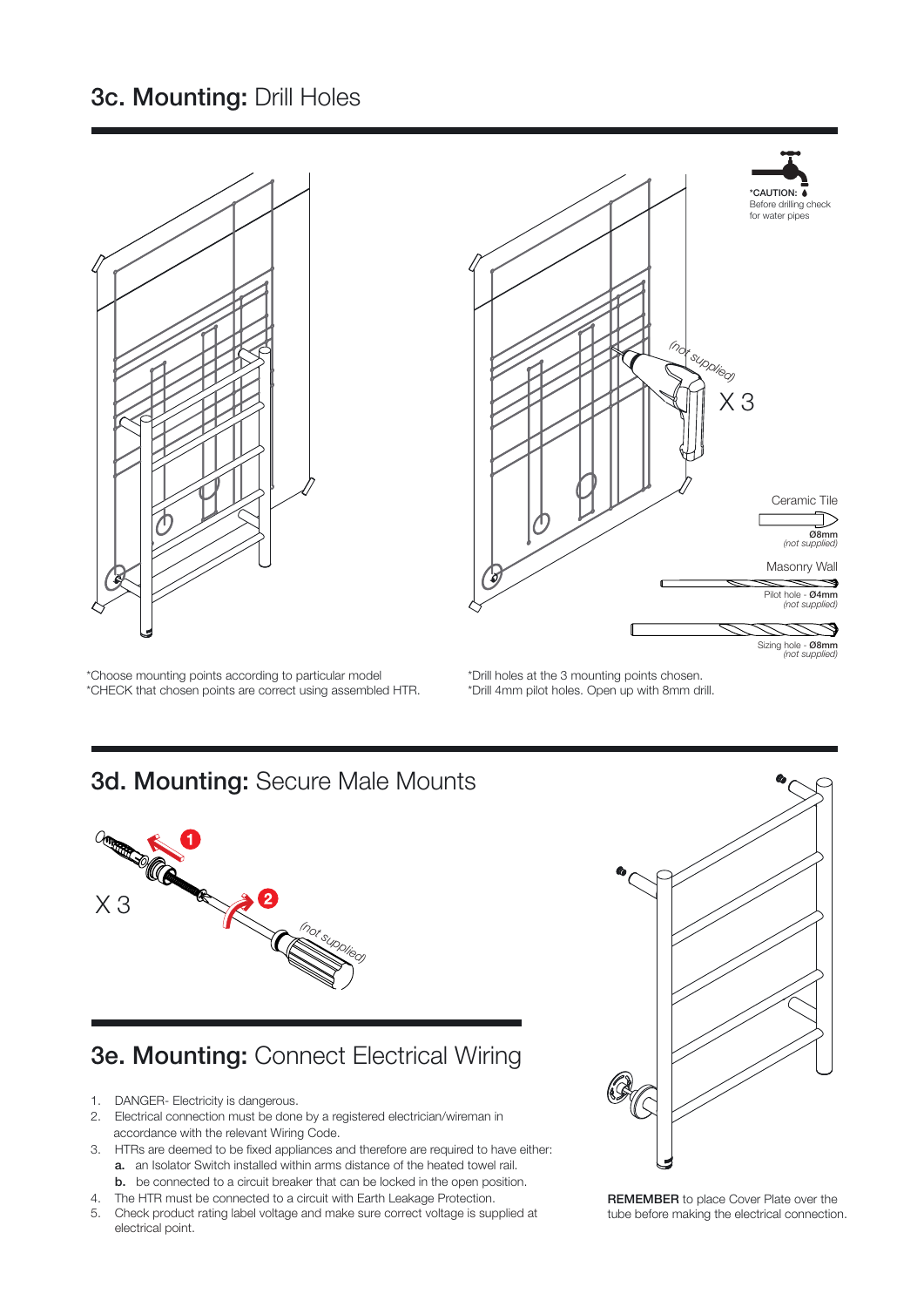

### 4a. Using your Heated Towel Rail: Controllers

Bathroom Butler HTRs are offered with 2 different Controller options. Depending upon which specific model you have purchased, either one of the controller information below will be applicable to your product.



PTSelect Switch allows you to switch the HTR ON and OFF as well as adjust the temperature.

To increase the temperature, turn the dial to the right. To decrease the temperature, turn the dial to the left. To switch off, keep turning the dial to the left until you hear an audible click.

When the HTR is on, the PTSelect Switch is illuminated by a red light. This red light flashes, depending upon the heat level chosen. The longer the red light glows, the warmer the heated towel rail will be.



TDC Timer allows you to program the HTR to switch ON and OFF automatically, therefore saving electricity. You can also adjust the temperature of the HTR using the TDC Timer.

For further details of how to program the TDC Timer and information of the other functions, please read the TDC Timer manual supplied separately.